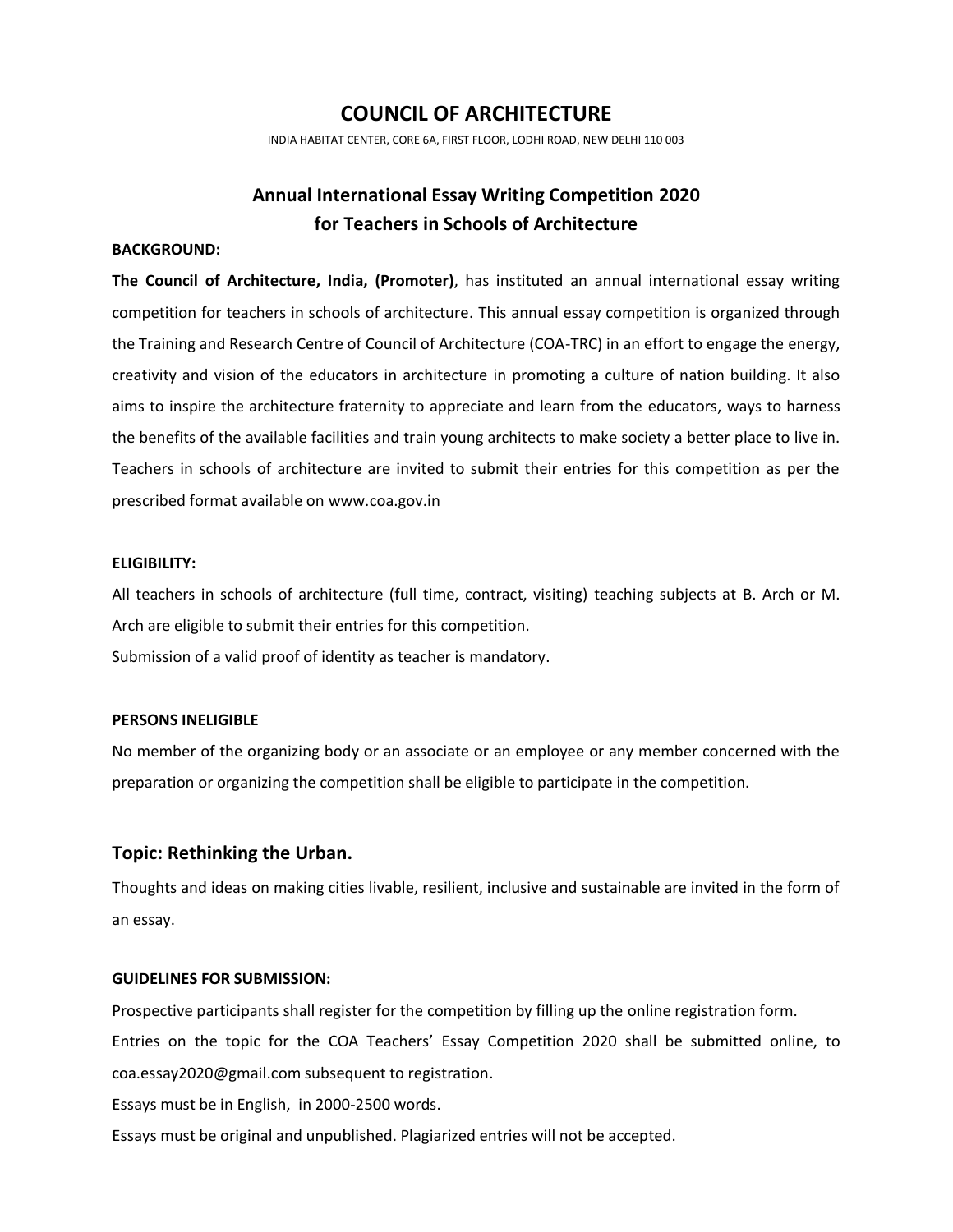Essays must be authored by only one or two persons. Essays co-authored by more than two persons will not be accepted.

## **SUBMITTAL REQUIREMENTS:**

- 1. Proof of identity as teacher in school/college of architecture, in the form of scanned image of valid identity card or certificate from head of school.
- 2. Essay in MS Word format,
- 3. Essay in PDF format,
- 4. A plagiarism check report, for the entire essay, from any online plagiarism checker.
- 5. Scanned image of the duly filled up registration form, authenticated by head of the school of architecture.

## **COMPOSITION:**

The Essay file shall be composed on A4 sized page as follows:

- (a) fonts, type and size
- Title : Calibri, 14 point, Bold
- Headings : Calibri, 11 point, Bold
- Body : Calibri, 11 point, Regular
- (b) margins and spacing
- Spacing between lines : 1.0 points
- Margins : Normal i.e. 2.54 cm on all sides
- (c) footer details

Page numbers must be mentioned at the bottom right corner of the Essay along with the title of the Essay on every page.

Footnotes may be given where necessary with font Calibri and size of 8 points.

(d) The Essay should be followed by a Bibliography/ List of references with MLA format of citation.

(e) The body of the Essay must include a tab for important keywords right under the title (these will not

be counted in the word limit but used to classify the essay domains).

(f) The Title of the Essay file shall be written as: COATRC-FEC20-Author Name/s.

eg. *COATRC-FEC2020-Name of author 1+Name of author 2.*

#### **AWARDS:**

First Prize: 1 No., Certificate + Cash prize of Rs. 50,000/- + Interview/video clip on COA Social Second Prize: 1 No., Certificate + Cash prize of Rs. 35,000/- + Interview/video clip on COA Social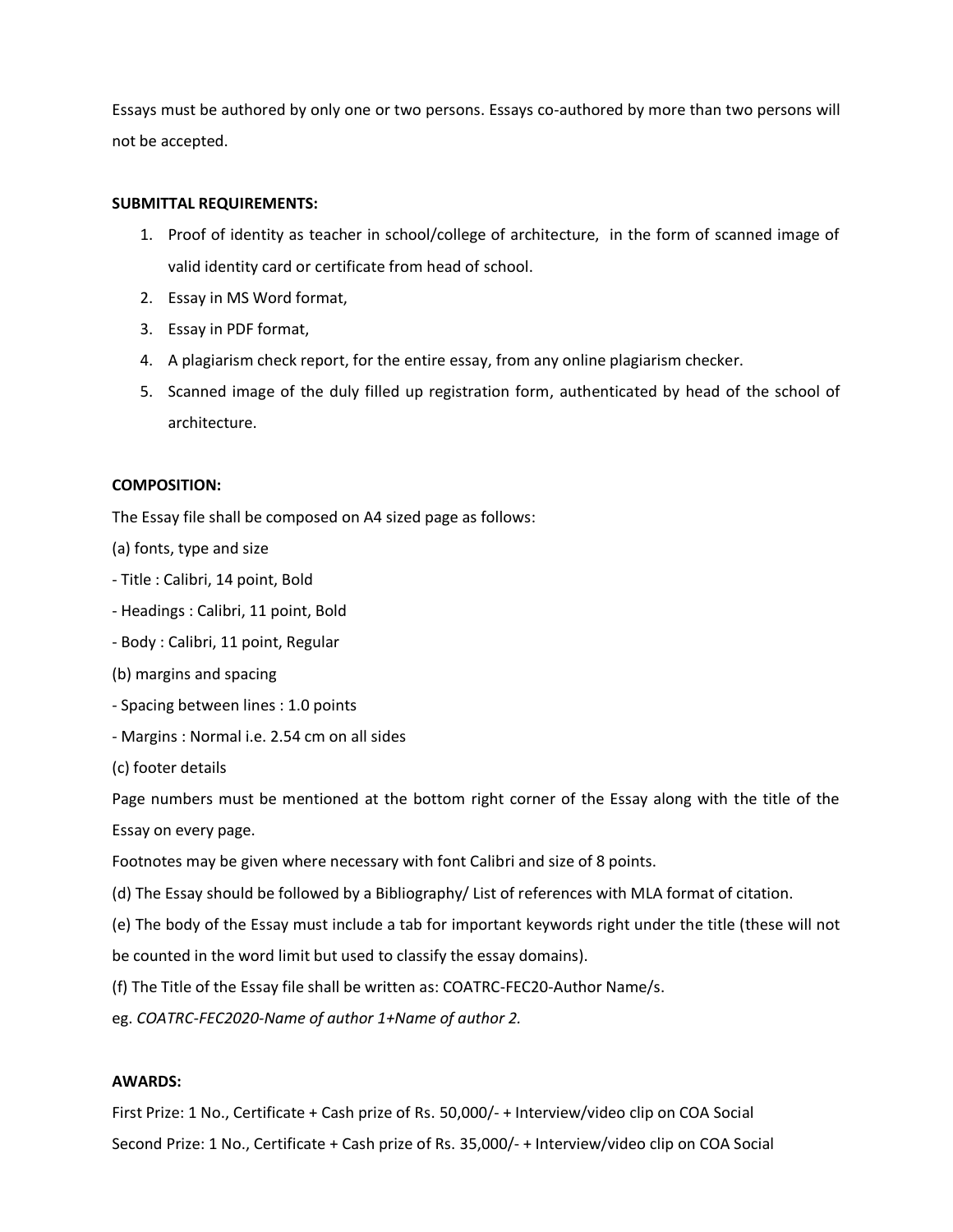Third Prize: 1 No., Certificate + Cash prize of Rs. 20,000/- + Interview/video clip on COA Social Special mention: 2 Nos., Certificate + Interview/video clip on COA Social

#### **JURY PANEL**

A jury of eminent architects shall be constituted. The Jury shall be appointed to advise on the conduct of the competition, adjudicate on the essays submitted and make the award. The jury members shall be appointed by the Promoter from amongst eminent architects.

#### **JURY PROCEDURE:**

The entries received shall be judged by panels of eminent architects.

Before commencing the process of assessment each entry will be screened for completion of submittal requirements and checked to ensure that the identity of the author is in no way revealed. Thereafter each complete entry will be allotted a code number and then forwarded for assessment.

Broadly, jurors are expected to rate the essays on the basis of:

- organization of the structure of the essay
- argument: content and clarity of thought,
- evidence: giving examples with sources and significance
- mechanics: i.e style of writing, language and grammar, bibliography, references.

#### **STAGES OF ASSESSMENT:**

**Stage 1**: A panel of jurors will assess the coded entries on the basis of guidelines provided and mark each entry out of a total of 100 marks. The top 30 entries will be identified to be taken to stage 2

**At Stage 2:** Each coded entry will be assessed by a panel of jurors independently to arrive at the best ten essays to be taken to stage 3.

**At Stage 3:** Each of the ten entries will be once again assessed independently by a panel of jurors to identify the top three essays and two essays deserving special mention.

The promoter will announce the Winners and Citations of the Annual International Essay Writing Competition, after completion of all the stages of evaluations. A copy of the report of the jury will be made accessible for inspection to participants at the same time as the jury's decision is made public.

#### **DISQUALIFICATION**

The jury may disqualify entries for the following reasons:

1.If received by COA after the declared deadline.

2.If the participant disregards any of the conditions of the program